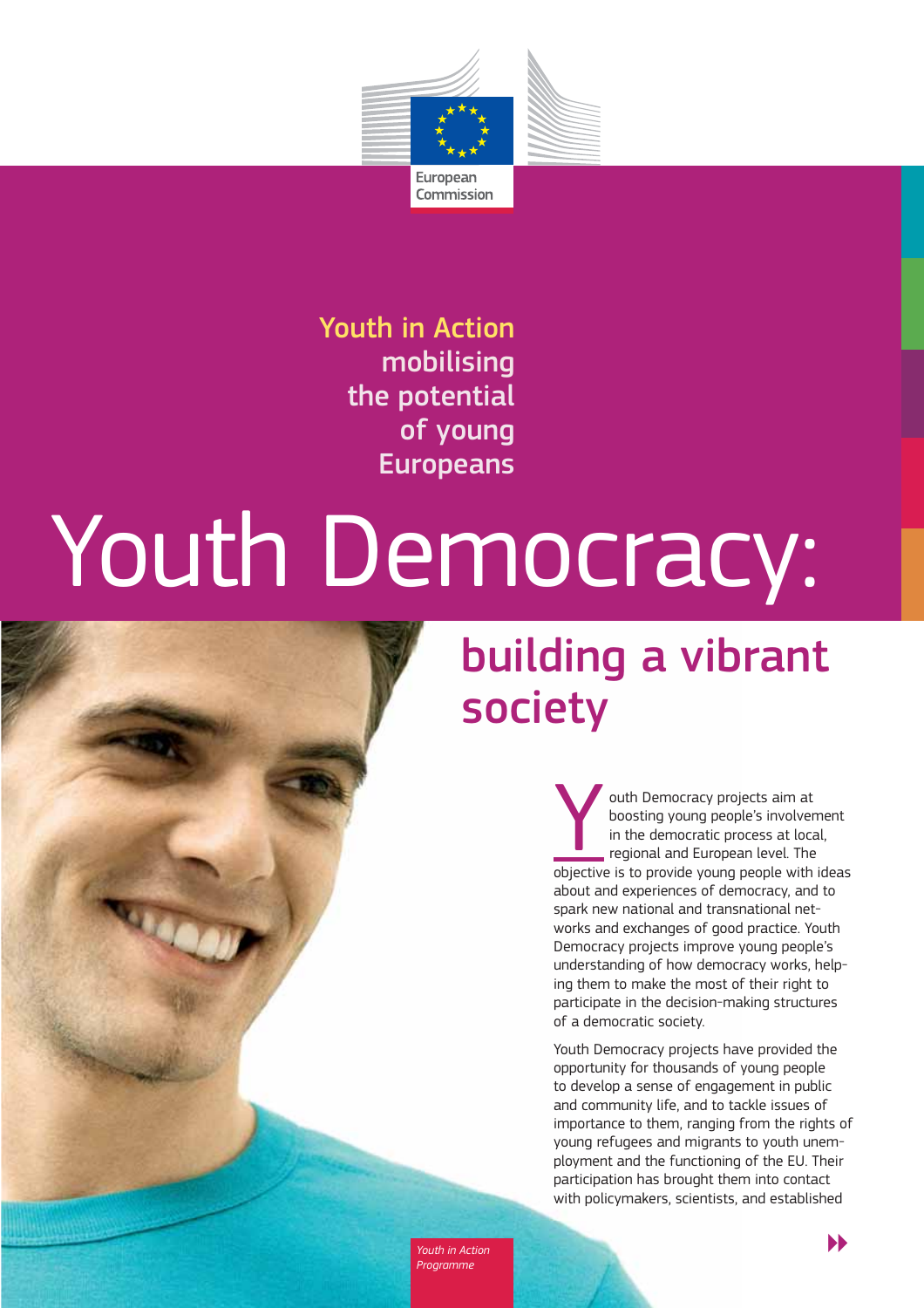$\blacktriangleright$  civil society organisations. These projects have empowered young people through volunteering, through involvement in local community matters, and through acquiring skills — in debate and presentation, in media techniques and in multicultural dialogue. The participants have learnt to analyse political or social issues critically, and to make their voices heard. The projects represent concrete achievements in building active citizenship at local and European levels, and in promoting a sense of responsibility and an understanding of democracy.

European cooperation in the youth field promotes continuous dialogue between young people and policymakers, encouraging the exchange of good practice and supporting structured dialogue. These national and transnational youth seminars feature dynamic, non-formal learning experiences that contribute to young people's education, and to their knowledge and awareness of the European and international contexts. This fact sheet presents some examples of the hundreds of projects completed so far.



# Youth Democracy projects Some of the many completed so far

# **1. Engaging young people in Bulgarian decision-making**

*Disadvantaged young people need messages and strategies to combat stereotypes and to encourage a culture of dialogue and social connectivity*

This project aimed to identify how to increase active participation and youth employment in small and remote towns in Bulgaria. The youth dimension of local government policy influences the resources and conditions for young people's development; inad equate policies adversely affect the development of young people's potential, and can intensify migration from the countryside into cities.

Research was conducted on the factors that determine the choice of hometowns and discussions were organised with decision-makers on their vision for employment, education and training, housing policy, transport, recreation and healthcare. A related survey on the attitudes of university students from smaller towns revealed that nearly half did not wish to return home after graduation. The attractions of security and safety, support from the family and a cleaner environment were not sufficient for most of the

respondents to compensate for the lack of well-paid work, the limited social life and variety of contacts, and poorer access to health services, education and transport. The young people became involved with local governments in the development of municipal youth strategies.

At a national youth meeting in Sofia in October 2010, 70 young people presented and shared local level experiences and developed recommendations for the national youth strategy and the Europe 2020 strategy. They discussed with decision-makers issues related to economic activities and entrepreneurship, employment and career development, recreation, youth volunteering, and political participation and civic activism at the local and national levels. The key recommendations were that disadvantaged young people need messages and strategies to combat stereotypes and to encourage a culture of dialogue and social connectivity, and that bridges should be built to make it possible to contribute to the life of the local community and to policy development.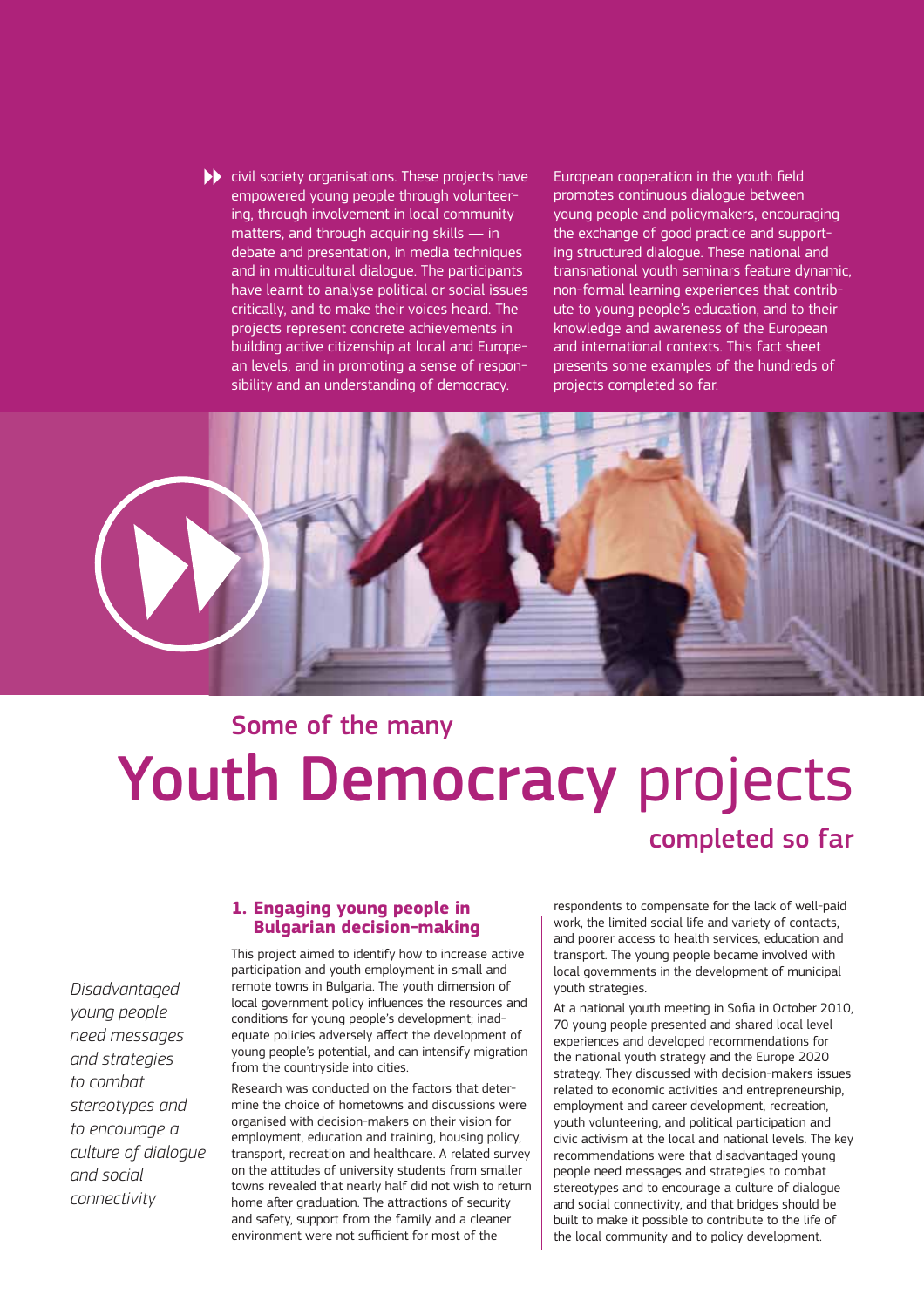The project activities demonstrated that youth policies are developed not only by organisations and institutions in the capital city but also with the participation of organisations from remote and small towns. A project video was produced and published on YouTube.



the Youth in Action national agency in Bulgaria

Organisation: Woman's Alliance for Development Foundation, Bulgaria.

# **1** TESTIMONIALS



I've learnt that no matter how big or small a town is, we can still realise our dreams and goals.'

I received useful information about how young people can become engaged in civic and community life, and how to be proud of ourselves and our ambitions.'

# **2. Reviewing the neighbourhood**

Rotterdam's local government supported 15 young people undergoing vocational training so that for nine months, starting in late 2010, they could review their neighbourhood in terms of youth work, young people and the police, and local youth participation. After training, the participants carried out research, through interviewing peers, neighbours and local youth workers. The results were presented to local policymakers and youth workers in a series of meetings, focusing on the police's treatment of youngsters on the street, the use and misuse of soft drugs by youngsters, and what youngsters feel about

# **3. Towards youth employment in Portugal**

'Reflection for action - towards youth employment' is part of the EU structured dialogue on youth employment. From 24 January to 30 March 2011, regional meetings took place in Portugal in Madeira, the Azores, the north, the centre and Alentejo/Algarve, as a run-up to a national event. Three hundred young people living in Portugal, 15-30 years old, from different socioeconomic and cultural backgrounds and geographical origins, were involved alongside decision-makers and experts, to discuss priorities and measures that should be developed at EU level.

# 4. What difference does politics **make?**

That was the subject discussed at Hansa high school in Stralsund (Germany) during a debate between pupils and politicians on 12 May 2009. The panel discussion was moderated by two school students, and involved politicians from the main parties active on the German political scene. Top of the agenda was the election to the European Parliament in June 2009; however, Turkey's application for EU membership was the most controversial topic.

The event was a part of a broad youth campaign, 'Euro wahl gang', financed by the Youth in Action programme - 100 young people, trained as moderators in communication and organisation techniques,

the value and inclusiveness of youth services in their neighbourhood

Further work was carried out on childrens' rights and on organising a national conference on youth work. Structured dialogue between young people and policymakers was developed, promoting longterm cooperation between them. There was also significant visibility through the dissemination of the results by means of a film and a brochure.

Project funded by

the Youth in Action national agency in the Netherlands

Organication: Gemeente Rotterdam Dienst JOS, the Netherlands.

The focus was on information and communication, producing materials to promote the project and creating merchandising and an exhibition, as well as a website. Non-formal education was integral to the project. The outcomes were publicised through a CD, and a guide setting out young people's rights and duties in Portugal and the EU in the area of employment, as well as their opportunities. The results included increased empowerment of youth and youth organisations.

#### Project funded by

the Youth in Action national agency in Portugal Organisation:

Conselho Nacional de Juventude, Portugal.

travelled across Germany to organise debates between pupils and politicians at schools. The campaign targeted 18-year-olds who were eligible to vote for the first time in 2009.

#### Project funded by

the Education, Audiovisual and Culture Executive Agency in Brussels.

#### Partner organisations:

Kumulus e.V., Germany; Jean Monnet Centre of Excellence for European Integration, FU Berlin, Germany; Jugendpresse Deutschland e.V., Germany.

' *The 1.5 hour discussion was very important for me. I found it interesting to see how the politicians interact with each other, especially politicians who represent* where each other, especied very different opinions."

*Results focused on what youngsters feel about the value and inclusiveness of youth services in their neighbourhood*



*The campaign targeted 18-yearolds who were eligible to vote for the first time in 2009*

**4** TESTIMONIALS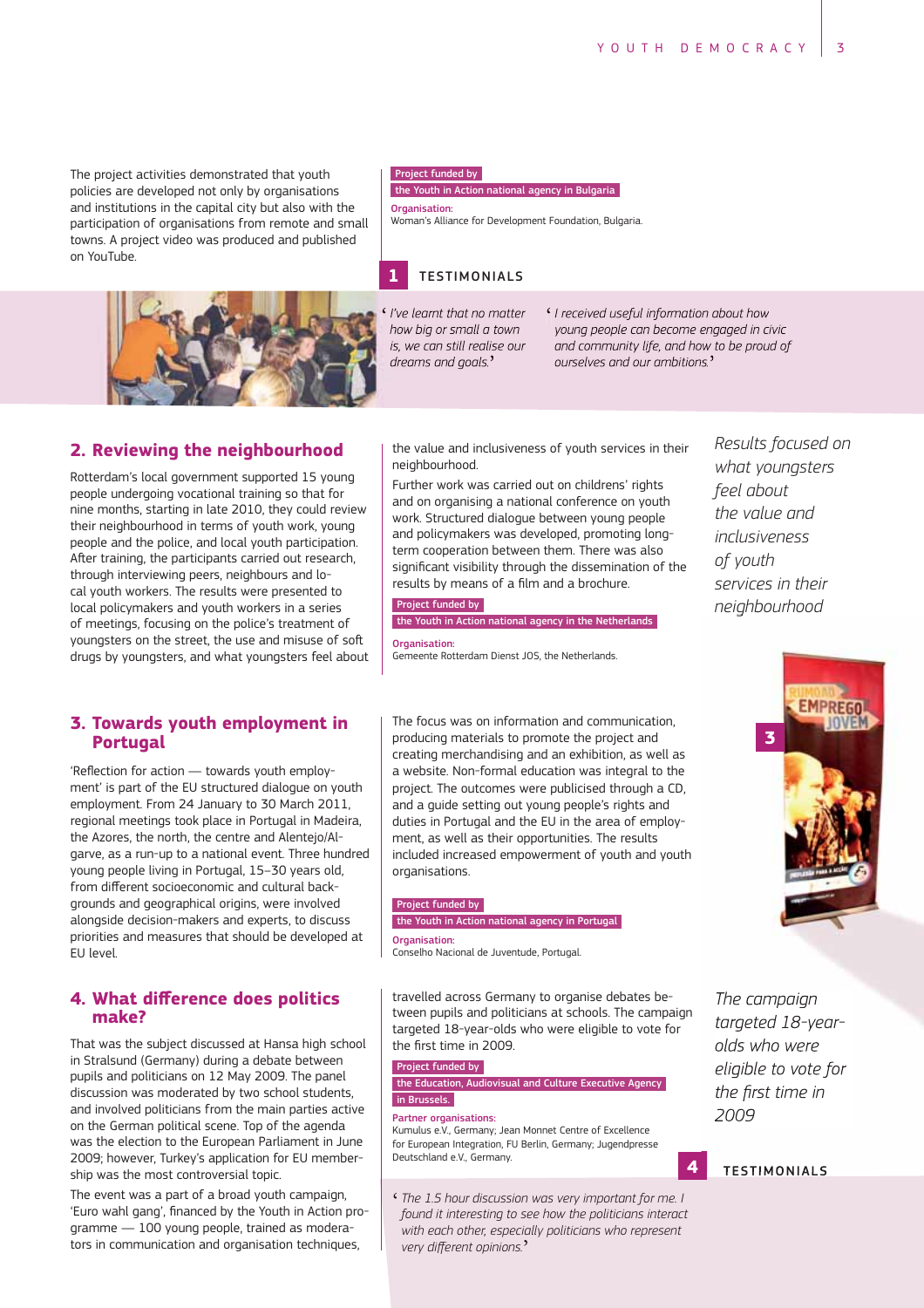*It highlighted young people's desire to influence decision-making through better cooperation with local authorities*

# **5. Young Slovenes make plans for their future**

A national youth event in Otočec (Slovenia) followed 10 preparatory regional debates organised in 2010, designed to promote structured dialogue between young people and policymakers, and to strengthen the working relationship between local, national and European authorities and young people at all levels. The national youth council of Slovenia steered and coordinated the project, with support from its member organisations and local youth councils, who prepared the regional debates and fed results from local to national level. A wide range of young people and a broad spectrum of youth organisations were represented at regional debates.

Seventy-five participants in a national youth event discussed issues ranging from creativity and innovation among young people to the meaning of European citizenship, social inclusion, and youth autonomy — and in particular creating opportunities for young people with fewer opportunities. They presented a resolution to senior national and European figures who took part in the proceedings. The 'Resolution for active, reactive and creative cooperation of

young people in creating the social reality' envisaged restructuring education so as to increase cooperation with youth organisations, and to encourage young people to become involved. It highlighted young people's desire to influence decision-making through better cooperation with local authorities and local youth councils and youth centres, ensuring better access to information.

Throughout the entire project — in preparing suggestions, debating, bringing in amendments, and voting — they simulated parliament procedures, and the decisions they adopted represented what they believed to be necessary to provide for young people to participate as partners in Slovenian society. The participants benefited from non-formal learning experience and gained a greater understanding of the social context within which they live. And at the national event, the EU in general and Youth in Action in particular were presented to the participants, and opportunities open to young people within the EU were explained.

# Project funded by

the Youth in Action national agency in Estonia Organisation:

Mladinski svet Slovenije, Slovenia.



#### **5** TESTIMONIALS

' *I liked the simulation of the parliament. We were divided into four parliamentary groups and we had to present our common positions and defend our decisions. Each of us had the opportunity to express ourselves.* '

- $\cdot$  *I* learnt how difficult it is to find a compromise and *present a joint opinion that would suit everyone. I also learnt that a group of people can work well together only if all members are willing to participate, can clearly express themselves, have good knowledge of the theme of discussion and good arguments, and are willing to make compromises.* '
- ' *This seminar really gave me the feeling that I can do* something, that it is within my power to make a differ*ence, to initiate a change — as a young person and as an individual.*'

*The project gave the young people involved a clearer view of what belonging to Europe means*

# **6. Schuman remembered**

To mark the 60th anniversary of the Schuman declaration, more than 100 young people from France, Luxembourg and Poland came together in Luxem bourg from 17 to 21 May 2010 to reflect on how the ideas that inspired Robert Schuman continue to influence the operation of the EU and its institutions. Using the digital ENa library and in a series of seminars and visits to the EU institutions, they looked in particular at the evolution of the Schengen area and the traditions of multicultural dialogue.

The project gave the young people involved a clearer view of what belonging to Europe means, and a sense of European citizenship. The focus was on the values of solidarity and respect between people that were at the heart of the construction of the EU, and that remain indispensable today.

#### Project funded by

## the Youth in Action national agency in Luxembourg

#### Partner organisations:

CVCE (Centre Virtuel de la Connaissance sur l'Europe), Luxembourg; Centre d'études et de recherche européennes Robert Schumann, Luxembourg; CIDEM, France; Fondation Robert Schuman, France; European Integration Club in the Complex of Schools in Wojkowice, Poland; the Polish Robert Schuman Foundation, Poland.

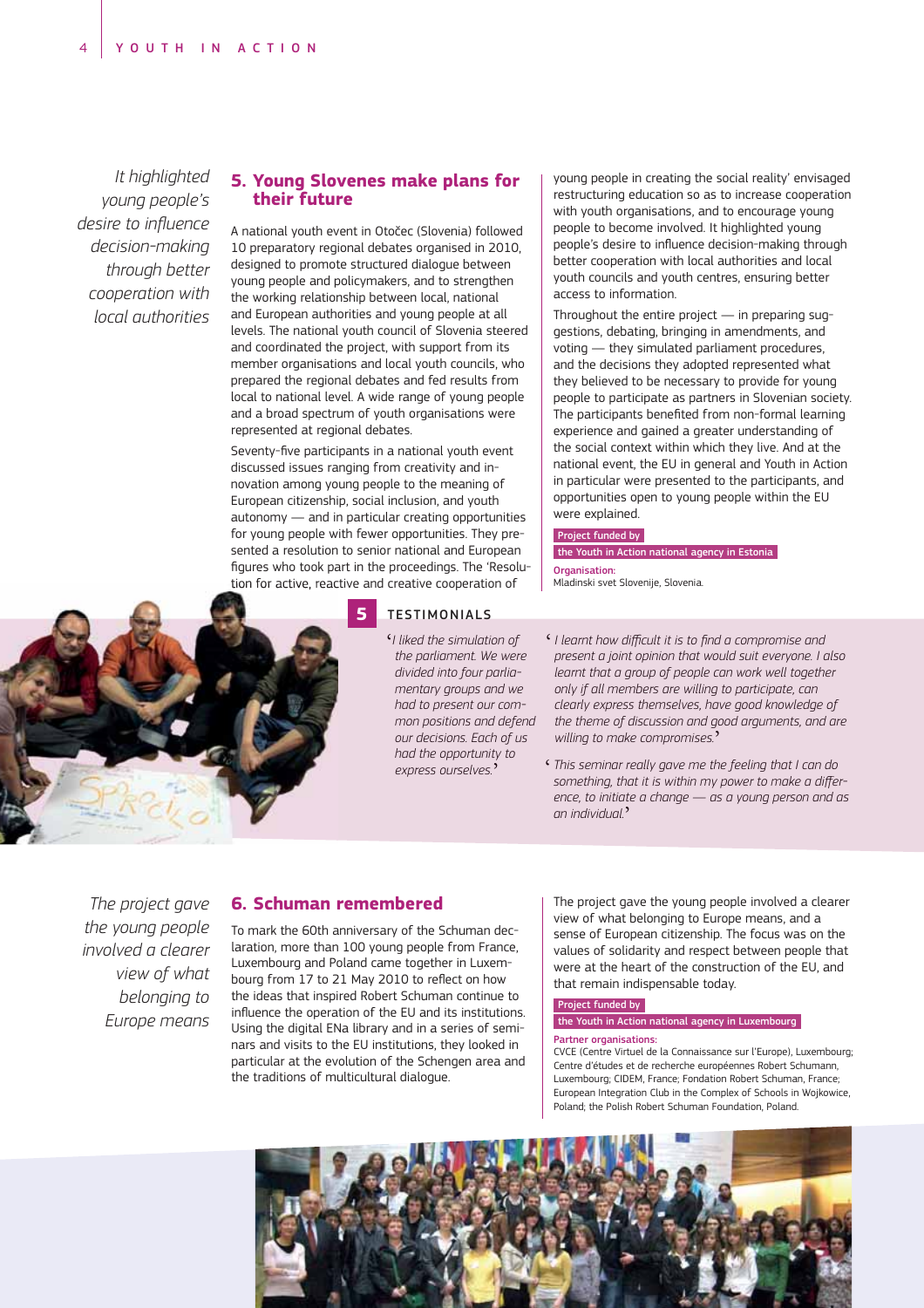# **7. Debating climate change in Poland and Norway**

Fifty-nine young people from Norway, Lithuania, Poland and the UK took part in international climate camps and meetings in Norway and Poland in 2009 and 2010. They discussed climate change with national politicians and prominent scientists, includ ing the Norwegian Minister for the Environment, and for many of the young people this was the first time they had had the opportunity for exchanges at such a level. They presented climate projects from their home countries and exchanged experiences. They developed recommendations on issues such as the need for more cycle paths, more ecological public transport and public buildings, wider public education on environment-friendly behaviour, and the promotion of local produce. They were also involved in the development of the Klimapark2469 established in Norway in 2009, which has become an arena to show the history of climate, and to raise awareness of climate change. Here they learnt about climate



' *Now I know more about global warming and how to combat it. It was a very good lesson in communicating in other languages for both sides. We broke the ice and got to know each other better.* '

changes connected with meteorology or archaeology, and, in addition to workshops, they made trips to glaciers.

The project developed the knowledge that these young people had about climate change, and allowed them to build and take part in a network, as well as to communicate the knowledge they acquired. They learnt about local and global climate challenges, what each person can do to contribute to climate action, and how to influence the European debate on environment and climate. The project received media coverage and participants were interviewed on radio, and video films and photos taken during the climate camps were used in publicising the project.

# Project funded by

the Youth in Action national agency in Norway

#### Partner organisations:

Oppland fylkeskommune- ungdommens fylkesting, Norway; Nasjonalparkriket Natur & Ungdom, Norway; Secretariat for Youth Affairs, western Pomerania, Poland; Rada Młodzieży Województwa Zachodniopomorskiego, Poland.

' *I hope the project can grow and include more young people from the whole of Europe, and give youth a strong international voice, since this concerns our future.* '

*They learnt about local and global climate challenges and how to influence* the *European debate on environment and climate*



# 8. Young migrants find their place **in Utrecht and Lisbon**

Eighteen young people who grew up in the poorest migrant outskirts of Lisbon and Utrecht had the opportunity to make their voices heard thanks to an innovative project called 'Under construction'. They came together with experts in employment, youth organisations, trade unions and institutions and were able to state their views. The six-month project in 2008 and 2009 helped prepare each of them individually, in creating work which illustrated their lives and attitudes.

The participants first introduced themselves over the Internet, and told their own story about who they are, where they live and what their world looks like, using multimedia techniques. During the project

they were taught how to handle a camera and how to introduce music. They visited each others' country to find out more about what being European means — and what Europe's history means too, since both countries have a colonial past and now have a large number of immigrants, many of them disadvantaged. It made the young people involved more aware of their place in democratic life and in Europe. Project participants learnt that 'Europe' is not something abstract, which has nothing to do with them. It helped to position them in Europe, and to take responsibility in decision-making as citizens of a democratic Europe.

#### Project funded by

# the Youth in Action national agency in the Netherlands Partner organisations:

Stichting ZOEY, the Netherlands; HKU Utrecht-School of Music and Technology, the Netherlands; Junta de Freguesia do Lumiar, Spain.

**8** TESTIMONIALS

- ' *When they were making short video clips, you could see*  them becoming more self-confident. The youth workers *said that the most insecure young people were now blooming, and that the other group members became friendlier.* '
- ' *Two of the Dutch participants were very enthusiastic and said how glad they were to have been part of the project and how much they had learnt from what they* did and who they met. One year after the meeting, *they are still in contact with the friends they made in Portugal.* '

' *Two of the Dutch participants entered a television talent show and performed the song they wrote during the project.* '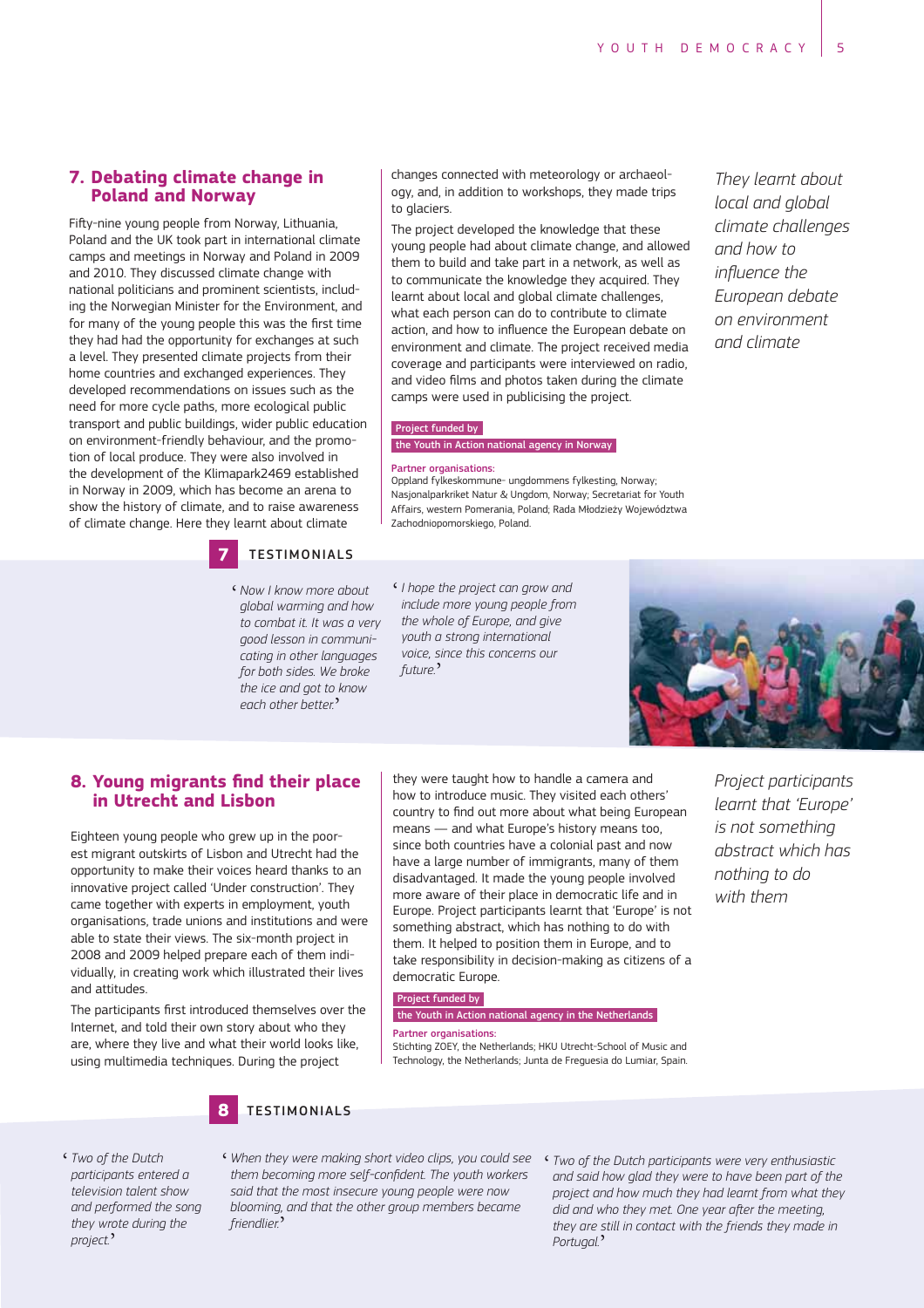*The young people involved became more aware of democratic mechanisms and better equipped to pose questions on issues relating to their everyday lives and their future*

# **9. Learning how democracy works in Hungary and Romania**

The 'Voice of youth' was a 14-month project that took place in 2010 and 2011 in Debrecen (Hungary) with 20 young people from Hungary and Romania, helping them to understand and influence public life.

It allowed young people not only to find their voice, but also to deliver their message. Using non-formal learning methods, the participants worked in seminars on issues ranging from the way that municipalities work to the influence of media on consumption. They attended the sittings of city councils, and organised discussions, consultations and interviews with decision-makers, advisors, public actors and journalists. They also attended committee meetings of youth organisations to experience how the negotiations are conducted and lower-level decisions made, and how these feed into higher-level policymaking.

They also developed democratic skills in a camp, holding workshops on public speaking to a range of target groups, conducting team-building activities, and preparing for participation in a youth festival. There they operated an 'I have opinion!' democracy tent offering games on the theme of democracy to involve more youngsters, and on-stage activities where more than 500 young people could share their opinions on aspects of youth policy and the audi-

*The result was that these deaf young people could speak for themselves in a unique and powerful voice*

# 10. New confidence in speaking **their mind**

Better integration of young people with hearing and speaking difficulties was the central theme of this project. It helped 40 youngsters from Poland and Romania to demonstrate the range of their abilities and talents, and to show that youngsters should be more involved in their local communities, despite their disabilities. It used the photovoice methodology to make their silent voices loud and public, so that the young people could more easily express their needs and ideas, discuss their problems, and seek solutions to them.

After relevant training at home, the young people involved in the project met in Bucharest for a fourday workshop, where they were helped to create short films to express their problems and opinions



' *We want to show that these young people exist among us and, moreover, that they're great people who need to be integrated.* '

ence could vote. They also ran an information desk to inform visitors to the festival about their rights and the scope of the Youth in Action programme. The participants prepared several films on the activities of the project, and transmitted the results through their own youth channels to their peers and through classic media channels, such as press releases and TV interviews, to a wider audience, including local inhabitants.





The project strengthened active participation in public life among young people, and increased their social consciousness and capacity to shape opinions. The young people involved became more aware of democratic mechanisms and better equipped to pose questions on issues relating to their everyday lives and their future. The activities were subsequently adopted by local high school youth councils and were carried out by pupils. Student unions and NGOs also

used the non-formal methods of the project to strengthen public commitment and active participation among young people.

#### Project funded by

the Youth in Action national agency in Hungary

#### Partner organisations:

Hang-Kép Kulturális Egyesület, Hungary; Hajdúsági Hallgatókért és Civilekért Egyesület, Hungary; Asociata Pentru Tinerii si Stidentii din Partium (PIHE), Romania; Uniunea Studentilor Maghiari din judetul Bihor, Romania.

and prepare for public attention. A touring exhibi tion showed the best results in Bucharest, Craiova, Cluj and Warsaw. The result was that these young people, many from inner-city or remote rural areas where unemployment and poverty are widespread, and who were often socially excluded, could speak for themselves with a unique and powerful voice, delivering a clear message that they wanted to be part of their local communities. They increased their self-confidence, gained experience in team work, developed their communication skills, and increased their independence, creativity and critical thinking skills.

#### Project funded by

# the Youth in Action national agency in Romania

#### Partner organisations:

Asociatia Euroarte, Romania; Asociatia Vasiliada, Romania; Informal group: Polish Intercultural Group, Poland; Informal group: Silent Voices, Poland.

' *This project reached its goal, to prove to the world that we are capable of doing lots of good things, and we are proud of it.* '

' *This project was one of the most beautiful experiences of my life. I learnt about photography and about teamwork, and I had the pleasure of discovery. It's wonderful when you have good and patient trainers.* '

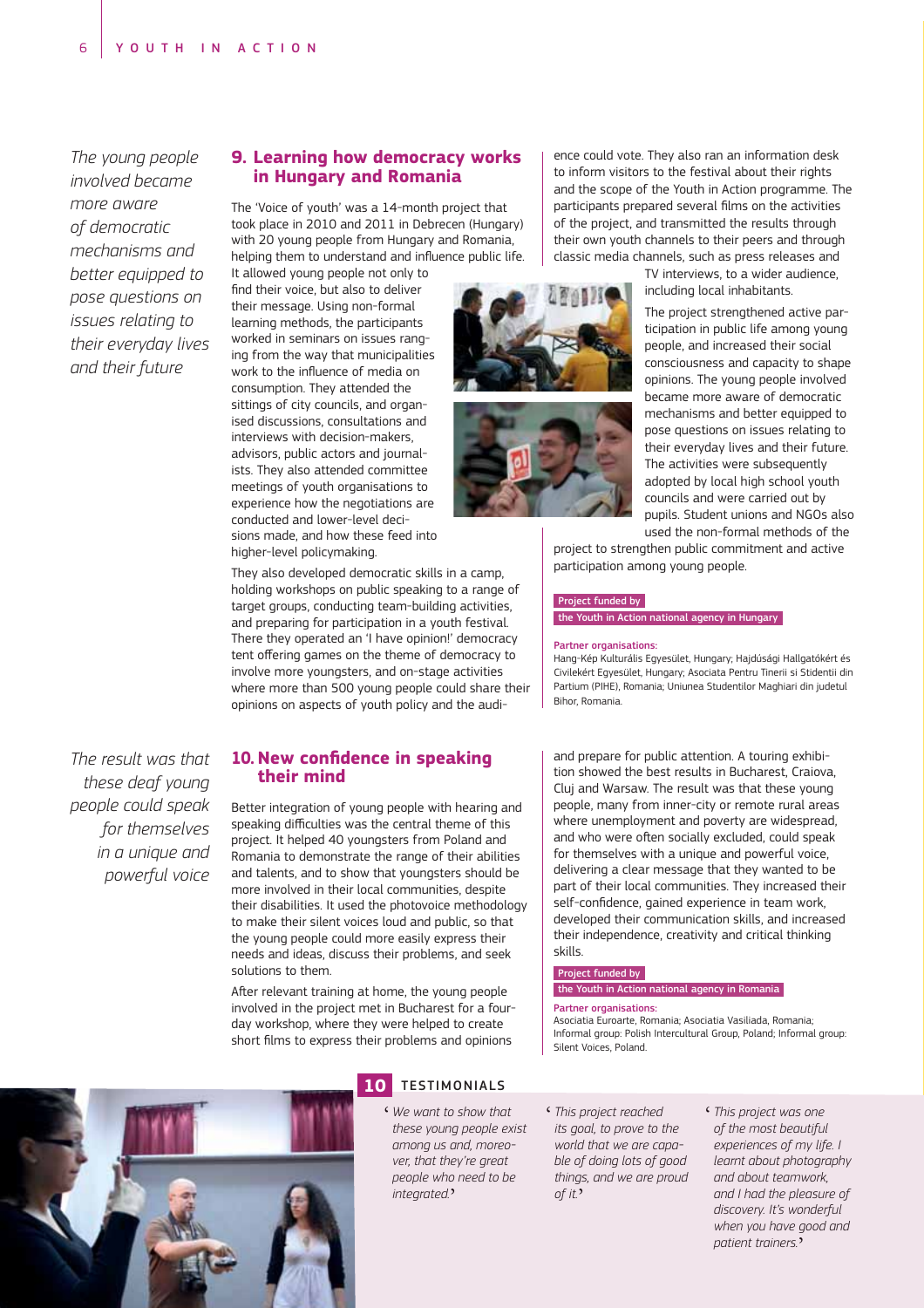Youth Democracy is part of the Youth in Action programme of the European Union

> Youth in Action mobilising the potential of young Europeans

#### A significant impact

Youth in Action has had a demonstrable impact on the hundreds of thousands of young people it has involved. The programme has enabled many of them to experience other countries first hand, thus developing a greater sense of openness and understanding of other cultures. And it has provided the young people who have taken part with new skills and confidence.

This is all the more important since for many of the projects, the participants are deliberately selected from communities and social groups with fewer opportunities. The whole programme has a strong social dimension. It makes specific provision for involving young people from disadvantaged groups (with disabilities, health problems, or social, economic or geographic obstacles, unemployed, with educational difficulties, such as early school leavers, or from different cultural backgrounds). The engagement of many different social groups is important in ensuring that the European integration project is not restricted only to elites in European society.

# Attractive learning

Youth in Action makes extensive use of non-formal learning, through attractive methods (such as workshops, interviews or simulations), and based on personal experience outside schools. This promotes individual-based teaching, with the emphasis on talents and strengths. Professional facilitators ensure the learning process is conducted mainly by young people themselves, through participation and peer learning. The non-formal learning experience that Youth in Action provides is recognised through a specific certificate called a Youthpass.

In the different environment offered by projects, young people discover their own potential and abilities, and exercise new levels of independence and decision-making. The experience boosts their personal development and widens their horizons, helping them make choices about their further personal and professional life. And they acquire competencies that are increasingly valuable in an evolving labour market

A survey in March 2011 among a representative sample of participants revealed that:

# **91 %**

of young people considered participation increased their competences in foreign languages;

# **75 %**

said they improved their abilities to identify opportunities for their personal or professional future;

# **73 %**

declared they felt more European;

# **92 %**

of youth workers considered they gained skills and knowledge they would not have otherwise acquired;

# **73 %**

of youth organisations said they were doing more international projects.

#### **In addition**

the 2010 survey showed that participants in the programme have a significantly higher voting record in European elections than their peers. For instance in 2009, **60 %** of participants voted, compared to an average of **29 %** for all young people across Europe.



Youth in Action is the European Union programme that has helped young people since 2007, through non-formal learning and wider mobility, to boost their skills as well as giving them new opportunities to develop their personal capacities. It is open to all young people, regardless of their educational, social and cultural backgrounds. It encourages intercultural dialogue and the inclusion of all young people, particularly those with fewer opportunities. It strengthens European values everywhere it operates — in the EU and in 140 countries beyond. It funds a wide variety of youth activities, including exchanges, initiatives, democracy projects, and a voluntary service. It also supports youth workers and civil society organisations through training and networking, and promotes European cooperation in the youth field.

# Noticeable results

Youth in Action has a global budget of EUR 885 million for the 2007-13 period, and by the end of 2010 it had fully used the EUR 549 million allocated so far. Its basic premise is that investment in young people is the best business case for the European Union and it is also the way to make a success of the European integration project. Over the four years 2007-10, more than 527 000 persons took part (390 000 young people and 137 000 youth workers); 61 000 project applications were submitted and 30100 projects were approved for grants; and Youth in Action involved around 20000 youth organisations, informal groups of young people, or public bodies every year as promoters of projects. The intense involvement of non-governmental organisations and social enterprises is a stimulating example for young people of what it means to be an active player in society, and many participants in projects later become involved themselves in social work.

The projects supported range widely across youth activities - everything from raising the profile of young people in the media and giving them more of a say, to organising environmental protection projects at local level, creating documentaries on social issues such as young people with HIV or exclusion of minorities, or helping inmates in young offenders' institutions to boost their own self-esteem and to make efforts themselves to integrate into their community and into wider society.

Y<mark>outh</mark><br>Initiatives Initiatives Youth Exchanges Youth **Democracy** 

Volunteering

Youth

Youth Support